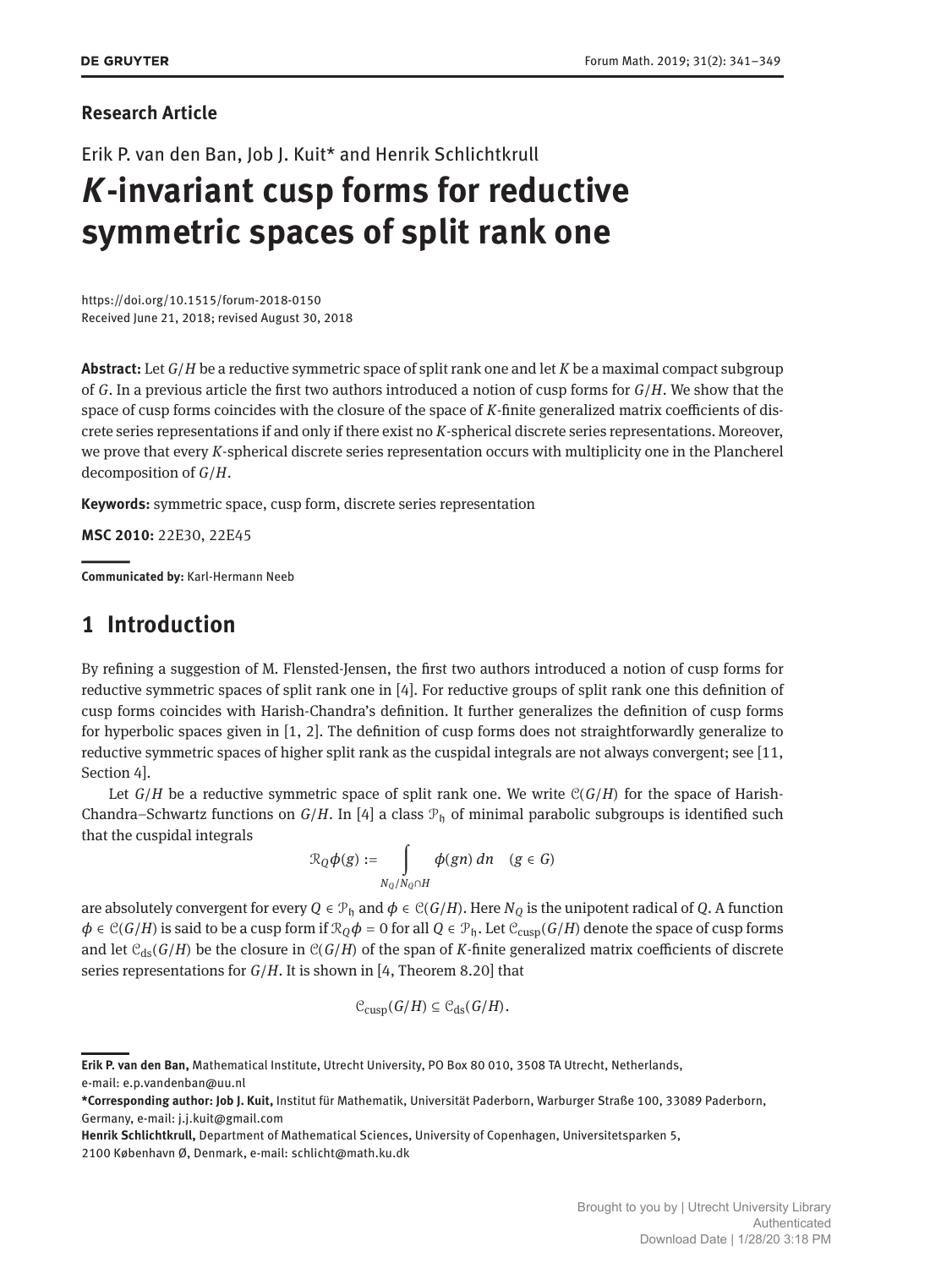Let *K* be a maximal compact subgroup of *G* so that *K* ∩ *H* is a maximal compact subgroup of *H*. For a finite set  $\theta$  of irreducible unitary representations of *K* we write  $C(G/H)$  for the subspace of  $C(G/H)$  of *K* finite functions with *K*-isotypes contained in *ϑ*. In [\[4,](#page-8-1) Theorem 8.4] it is established that

$$
\mathcal{C}_{\mathrm{ds}}(G/H)_{\vartheta} := \mathcal{C}_{\mathrm{ds}}(G/H) \cap \mathcal{C}(G/H)_{\vartheta}
$$

admits an *L* 2 -orthogonal decomposition

$$
\mathcal{C}_{\mathrm{ds}}(G/H)_{\vartheta}=\mathcal{C}_{\mathrm{cusp}}(G/H)_{\vartheta}\oplus \mathcal{C}_{\mathrm{res}}(G/H)_{\vartheta},
$$

where  $C_{res}(G/H)$ <sup> $\beta$ </sup> is spanned by certain residues of Eisenstein integrals defined in terms of parabolic subgroups in  $\mathcal{P}_h$ .

It is a fundamental result of Harish-Chandra that for reductive Lie groups no residual discrete series representations occur, i.e., if *G* is a reductive Lie group, then

<span id="page-1-0"></span>
$$
\mathcal{C}_{\mathrm{ds}}(G) = \mathcal{C}_{\mathrm{cusp}}(G); \tag{1.1}
$$

see [\[12\]](#page-8-5), [\[13,](#page-8-6) Thm. 10], [\[14,](#page-8-7) Sections 18 and 27] and [\[16,](#page-8-8) Thm. 16.4.17]. In [\[4,](#page-8-1) Theorem 8.22] the following criterion was given for the analogue of [\(1.1\)](#page-1-0) for reductive symmetric spaces of split rank one:

<span id="page-1-5"></span>
$$
\mathcal{C}_{\text{res}}(G/H)^K = \{0\} \quad \text{implies} \quad \mathcal{C}_{\text{cusp}}(G/H) = \mathcal{C}_{\text{ds}}(G/H). \tag{1.2}
$$

The main result of this article is that this is actually an equivalence.

<span id="page-1-2"></span>**Theorem 1.1.** *There exist no non-zero K-invariant cusp forms, i.e.,*

<span id="page-1-1"></span>
$$
\mathcal{C}_{\text{cusp}}(G/H)^K = \{0\}.\tag{1.3}
$$

*Moreover, the following assertions are equivalent:*

- (i)  $C_{ds}(G/H) = C_{cusp}(G/H)$ .
- (ii)  $C_{ds}(G/H)^K = \{0\}.$

Note that for the group case equality [\(1.3\)](#page-1-1) is valid without any assumptions on the split rank of the group, which is a result of Harish-Chandra [\[12,](#page-8-5) Lemma 36].

The analysis needed for the proof of Theorem [1.1](#page-1-2) is further used to prove the following theorem, which confirms some special cases of the multiplicity one result of [\[10,](#page-8-9) p. 3, Theorem 3].

<span id="page-1-4"></span>**Theorem 1.2.** *Let G*/*H have split rank one. Every K-spherical discrete series representation occurs with multiplicity one in the Plancherel decomposition of G*/*H.*

The article is organized as follows: We start by introducing the necessary notation in Section [2.](#page-1-3) In Sections [3](#page-2-0) and [4](#page-3-0) we set up the machinery needed for the proof of Theorem [1.1.](#page-1-2) The proof is given in Section [5.](#page-4-0) Finally, Theorem [1.2](#page-1-4) is proved in Section [6.](#page-6-0)

### <span id="page-1-3"></span>**2 Notation and preliminaries**

Throughout the paper, *G* will be a reductive Lie group of the Harish-Chandra class, *σ* an involution of *G* and *H* an open subgroup of the fixed point subgroup for *σ*. We assume that *H* is essentially connected as defined in [\[3,](#page-8-10) p. 24]. The involution of the Lie algebra g of *G* obtained by deriving *σ* is denoted by the same symbol. Accordingly, we write g = h ⊕ q for the decomposition of g into the +1- and −1-eigenspaces for *σ*. Thus, h is the Lie algebra of *H*. Here and in the rest of the paper, we adopt the convention to denote Lie groups by Roman capitals, and their Lie algebras by the corresponding Fraktur lower cases.

We fix a Cartan involution  $\theta$  that commutes with  $\sigma$  and write  $\mathfrak{g} = \mathfrak{k} \oplus \mathfrak{p}$  for the corresponding decomposition of g into the +1- and −1-eigenspaces for *θ*. Let *K* be the fixed point subgroup of *θ*. Then *K* is a *σ*-stable maximal compact subgroup with Lie algebra  $\mathfrak k$ . In addition, we fix a maximal abelian subspace  $\mathfrak a_{\mathfrak a}$  of  $\mathfrak p \cap \mathfrak q$  and a maximal abelian subspace a of p containing aq. Then a is *σ*-stable and

 $a = \mathfrak{a}_{\mathfrak{a}} \oplus \mathfrak{a}_{\mathfrak{h}}$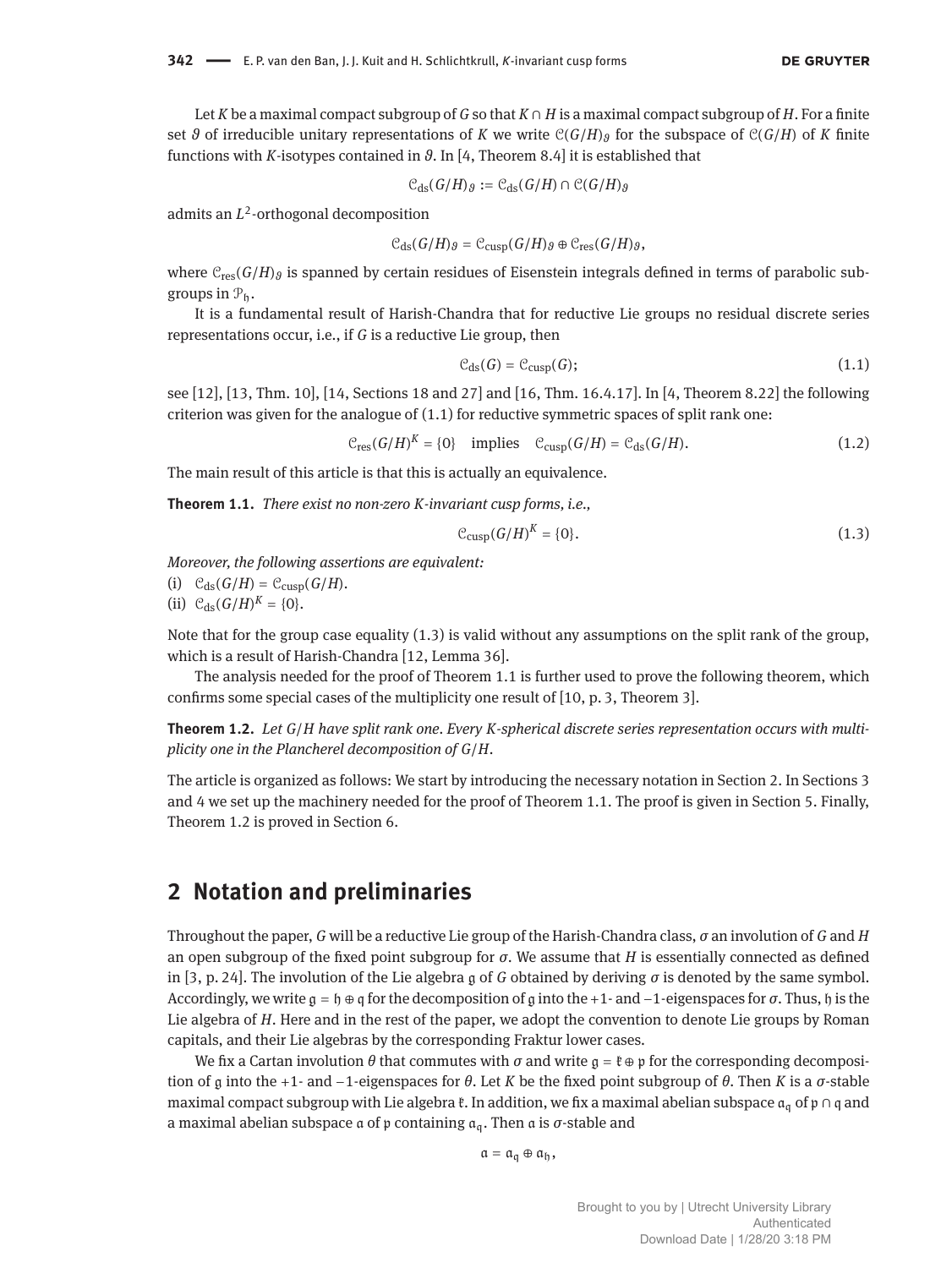where  $\mathfrak{a}_{\mathfrak{h}} = \mathfrak{a} \cap \mathfrak{h}$ . This decomposition allows us to identify  $\mathfrak{a}_{\mathfrak{q}}^*$  and  $\mathfrak{a}_{\mathfrak{h}}^*$  with the subspaces  $(\mathfrak{a}/\mathfrak{h})^*$  and  $(\mathfrak{a}/\mathfrak{q})^*$ , respectively, of a ∗ .

Let *A* be the connected Lie group with Lie algebra a. We define *M* to be the centralizer of *A* in *K*. The set of minimal parabolic subgroups containing *A* is denoted by P(*A*).

If *Q* is a parabolic subgroup, then its nilpotent radical will be denoted by *NQ*. Furthermore, we agree to write  $\bar{Q} = \theta Q$  and  $\bar{N}_Q = \theta N_Q$ . Note that if  $Q \in \mathcal{P}(A)$ , then  $MA$  is a Levi subgroup of  $Q$  and  $Q = MAN_Q$  is the Langlands decomposition of *Q*.

The root system of a in g is denoted by  $\Sigma = \Sigma(g, a)$ . For  $Q \in \mathcal{P}(A)$  we put

$$
\Sigma(Q) := \{\alpha \in \Sigma : \mathfrak{g}_{\alpha} \subseteq \mathfrak{n}_Q\}.
$$

Let  $\mathcal{Z}_{\mathfrak{g}}(\mathfrak{a}_{\mathfrak{q}})$  denote the centralizer of  $\mathfrak{a}_{\mathfrak{q}}$  in  $\mathfrak{g}$ . We define the elements  $\rho_Q$  and  $\rho_{Q,\mathfrak{h}}$  of  $\mathfrak{a}^*$  by

$$
\rho_Q(\,\cdot\,) = \frac{1}{2}\operatorname{tr}(\operatorname{ad}(\,\cdot\,)|_{\mathfrak{n}_Q}) \quad \text{and} \quad \rho_{Q,\mathfrak{h}}(\,\cdot\,) = \frac{1}{2}\operatorname{tr}(\operatorname{ad}(\,\cdot\,)|_{\mathfrak{n}_Q\cap\mathcal{Z}_{\mathfrak{g}}(\mathfrak{a}_q)}).
$$

We say that *Q* is h-compatible if

$$
\langle \alpha, \rho_{Q, \mathfrak{h}} \rangle \ge 0 \quad \text{for all } \alpha \in \Sigma(Q).
$$

We write  $\mathcal{P}_h(A)$  for the subset of  $\mathcal{P}(A)$  consisting of all h-compatible parabolic subgroups.

### <span id="page-2-0"></span>**3** *τ***-spherical cusp forms**

Let  $(\tau, V_{\tau})$  be a finite-dimensional representation of *K*. We write  $C^{\infty}(G/H : \tau)$  for the space of smooth functions  $\phi$  :  $G/H \rightarrow V_{\tau}$  satisfying the transformation rule

$$
\phi(kx)=\tau(k)\phi(x)\quad (k\in K,\; x\in G/H)
$$

and we write  $C(G/H : \tau)$  for the space of  $\phi \in C^{\infty}(G/H : \tau)$  that are Schwartz (see [\[4,](#page-8-1) Section 3.1]).

Let  $W(\mathfrak{a}_{q})$  be the Weyl group of the root system of g in  $\mathfrak{a}_{q}$ . Then  $W(\mathfrak{a}_{q})$  can be realized as the quotient  $W(\mathfrak{a}_{\mathfrak{q}}) = \mathcal{N}_K(\mathfrak{a}_{\mathfrak{q}})/\mathcal{Z}_K(\mathfrak{a}_{\mathfrak{q}})$ . Let  $W_{K\cap H}(\mathfrak{a}_{\mathfrak{q}})$  be the subgroup of  $W(\mathfrak{a}_{\mathfrak{q}})$  of elements that can be realized in  $\mathcal{N}_{K\cap H}(\mathfrak{a}_{\mathfrak{q}})$ . We choose a set W of representatives of  $W(a_q)/W_{K\cap H}(a_q)$  in  $\mathcal{N}_K(a_q) \cap \mathcal{N}_K(a_h)$  such that  $e \in \mathcal{W}$ . This is possible because of the identity

$$
\mathcal{N}_K(\mathfrak{a}_\mathfrak{q}) = (\mathcal{N}_K(\mathfrak{a}_\mathfrak{q}) \cap \mathcal{N}_K(\mathfrak{a}_\mathfrak{h})) \mathcal{Z}_K(\mathfrak{a}_\mathfrak{q});
$$

see [\[15,](#page-8-11) top of p. 165].

Let

$$
\mathfrak{a}_0 := \bigcap_{\alpha \in \Sigma \cap \mathfrak{a}^*_\mathfrak{h}} \ker(\alpha)
$$

and define

$$
\mathfrak{m}_0:=\mathcal{Z}_{\mathfrak{g}}(\mathfrak{a}_{\mathfrak{q}})\cap\mathfrak{a}_0^{\perp}.
$$

Let  $m_{0n}$  be the direct sum of all non-compact ideals in  $m_0$  and let  $M_{0n}$  be the connected subgroup of *G* with Lie algebra  $\mathfrak{m}_{0n}.$  We define  $\tau_M$  to be the restriction of  $\tau$  to  $M$  and write  $\tau_M^0$  for the subrepresentation of  $\tau_M$  on  $(V_{\tau})^{M_{0n} \cap K}$ . We further define

$$
\mathcal{A}_{M,2}(\tau) := \bigoplus_{v \in \mathcal{W}} C^{\infty}(M/M \cap vHv^{-1} : \tau_M^0).
$$

We equip  $A_{M,2}(\tau)$  with the natural Hilbert space structure and note that it is finite-dimensional.

Given  $v \in \mathcal{W}$  and  $Q \in \mathcal{P}(A)$ , we define the parabolic subgroup  $Q^v \in \mathcal{P}(A)$  by

$$
Q^v:=v^{-1}Qv.
$$

Let 
$$
Q \in \mathcal{P}_{\mathfrak{h}}(A)
$$
. For  $\phi \in \mathcal{C}(G/H : \tau)$  define  $\mathcal{H}_{Q,\tau}\phi : A_{\mathfrak{q}} \to \mathcal{A}_{M,2}(\tau)$  to be the function given by

$$
(\mathcal{H}_{Q,\tau}\phi(a))_v(m)=a^{\rho_Q-\rho_{Q,\mathfrak{h}}}\int_{N_{Q^\nu}/H\cap N_{Q^\nu}}\phi(maxn)\,dn\quad(v\in\mathcal{W},\;m\in M,\;a\in A_{\mathfrak{q}}).
$$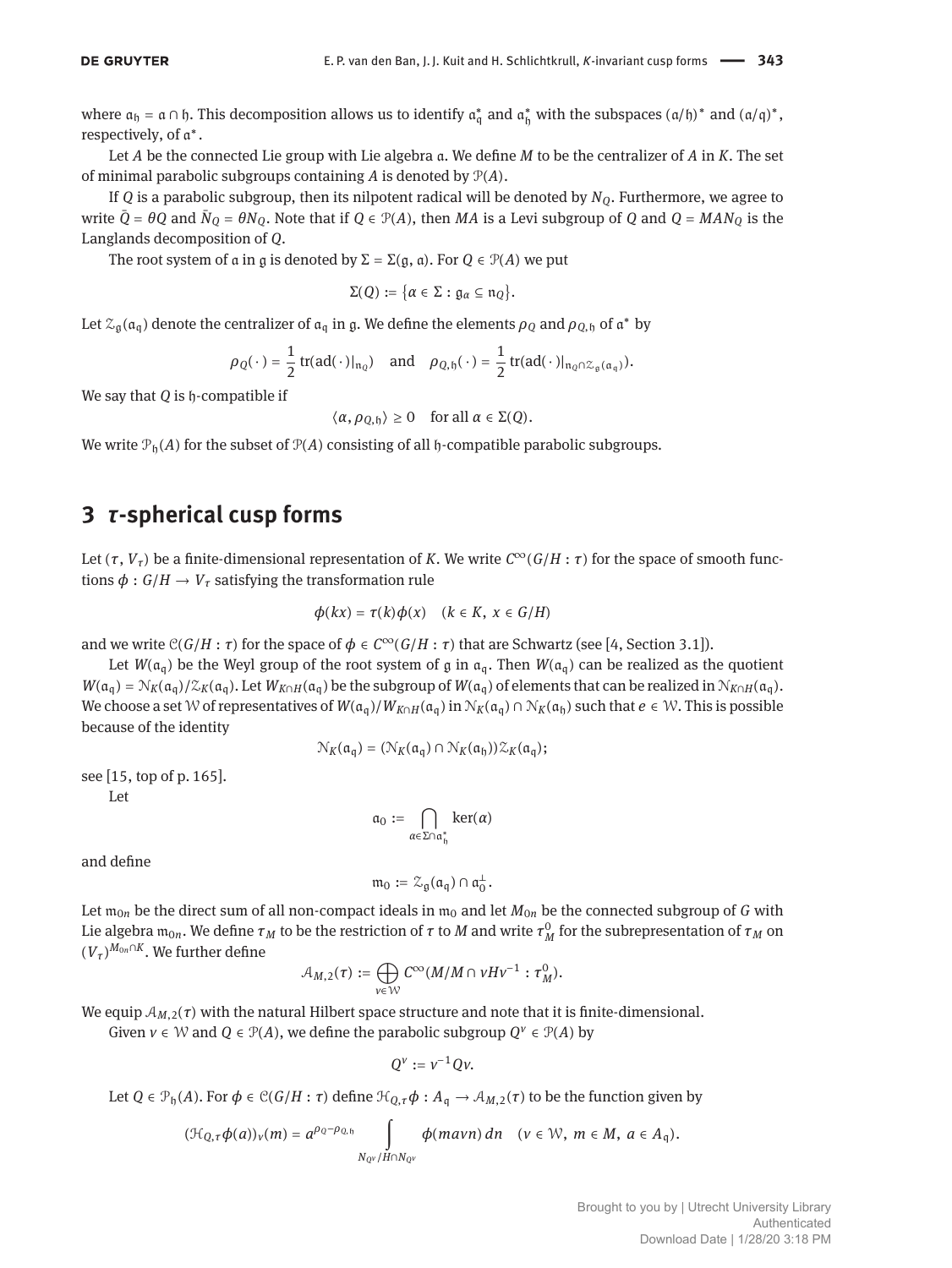By [\[4,](#page-8-1) Theorem 5.12], the integral is absolutely convergent for every  $\phi \in \mathcal{C}(G/H)$ . Furthermore, the map  $\mathcal{H}_{Q,\tau}: \mathcal{C}(G/H:\tau) \to \mathcal{C}^{\infty}(A_{\mathfrak{q}}) \otimes \mathcal{A}_{M,\mathfrak{q}}(\tau)$  thus obtained is continuous. We call  $\phi \in \mathcal{C}(G/H:\tau)$  a  $\tau$ -spherical cusp form if for every  $O \in \mathcal{P}_h(A)$ ,

$$
\mathcal{H}_{Q,\tau}\phi=0.
$$

We will now describe the relation between the *τ*-spherical cusp forms and the cusp forms defined in the previous section. Let *ϑ* be a finite subset of ̂*K*. For a representation of *K* on a vector space *V*, we denote the subspace of *K*-finite vectors with isotypes in  $\vartheta$  by  $V_{\vartheta}$ . Consider  $C(K)$  equipped with the left-regular representation of *K*. Define  $V<sub>\tau</sub> := C(K)_{\theta}$ , i.e., let  $V<sub>\tau</sub>$  be the space of *K*-finite functions on *K* whose isotopy types for the left regular representation are contained in *θ*. We define *τ* to be the unitary representation of *K* on  $V<sub>τ</sub>$ obtained from the right action. Then there is a canonical isomorphism

$$
\varsigma : \mathcal{C}(G/H)_{\vartheta} \to \mathcal{C}(G/H : \tau)
$$

given by

$$
\varsigma \phi(x)(k) = \phi(kx) \quad (\phi \in \mathcal{C}(G/H)_{\vartheta}, \ k \in K, \ x \in G/H).
$$

By [\[4,](#page-8-1) Remark 6.3] we now have

$$
\varsigma(\mathcal{C}_{\text{cusp}}(G/H)_{\vartheta})=\mathcal{C}_{\text{cusp}}(G/H:\tau).
$$

### <span id="page-3-0"></span>**4 A formula for** H*<sup>Q</sup>***,***<sup>τ</sup>*

In [\[5\]](#page-8-12) Eisenstein integrals were constructed which were then used in [\[4\]](#page-8-1) to derive a formula for  $\mathcal{H}_{Q,T}$ . This formula is very useful to analyze the relation between cusp forms and discrete series representations. We will now recall this formula and all relevant objects. For details we refer to the two mentioned articles.

We fix  $Q \in \mathcal{P}_h(A)$ . We further choose a minimal  $\sigma\theta$ -stable parabolic subgroup  $P_0$  containing A, with the property that  $\Sigma(Q) \cap \sigma \theta \Sigma(Q) \subseteq \Sigma(P_0)$ . (It is easy to see that such a minimal  $\sigma \theta$ -stable parabolic subgroup always exists.)

Given  $\psi \in A_{M,2}(\tau)$ ,  $\lambda \in \mathfrak{a}_{\mathfrak{q} \mathbb{C}}^*$  and  $\nu \in \mathcal{W}$ , we define the function  $\psi_{\nu,Q,\lambda}: G \to V_\tau$  by

$$
\psi_{v,Q,\lambda}(kman)=a^{\lambda-\rho_Q-\rho_{Q,\mathfrak{h}}}\tau(k)\psi_v(m).
$$

Let *ω<sup>v</sup>* be a non-zero density on h/h ∩ Lie(*v* <sup>−</sup>1*Qv*). If −⟨Re *λ*, *α*⟩ is sufficiently large for every *α* ∈ Σ(*Q*) ∩ *σθ*Σ(*Q*), then for each  $x \in G$  and  $v \in W$  the function

$$
h \mapsto \psi_{Q,\lambda}(xh\nu^{-1})\,dl_h(e)^{-1*}\omega
$$

defines an integrable *Vτ*-valued density on *H*/*H* ∩ *v* <sup>−</sup>1*Qv* (see [\[5,](#page-8-12) Proposition 8.2]). For these *λ* we define the *Eisenstein integral*  $E_{\tau}(Q : \psi : \lambda) \in C^{\infty}(G/H : \tau)$  by

$$
E_{\tau}(Q: \psi: \lambda)(x) := \sum_{v \in \mathcal{W}} \int_{H/H \cap v^{-1}Qv} \psi_{v,Q,\lambda}(xh v^{-1}) \, dl_h(e)^{-1*} \omega_v \quad (x \in G).
$$

The function  $\lambda \mapsto E_\tau(Q: \psi: \lambda)$  extends to a meromorphic  $C^\infty(G/H: \tau)$ -valued function on  $\mathfrak{a}^*_{\mathfrak{q}(\mathbb{C})}$ . This defini-tion of Eisenstein integrals coincides with the definition in [\[5,](#page-8-12) Section 8]. We write  $E_\tau(Q : \cdot)$  for the map

$$
\mathcal{A}_{M,2}(\tau) \ni \psi \mapsto E_{\tau}(Q: \psi: \cdot).
$$

We define

$$
\mathfrak{a}_{\mathfrak{q}}^{**} = \mathfrak{a}_{\mathfrak{q}}^{**}(P_0) := \{ \lambda \in \mathfrak{a}_{\mathfrak{q}}^* : \langle \lambda, \alpha \rangle > 0 \text{ for all } \alpha \in \Sigma(P_0) \}.
$$

Let  $S_{Q,\tau}$  be the set of  $\lambda \in \mathfrak{a}_\mathfrak{q}^{*+} + i\mathfrak{a}_\mathfrak{q}^*$  such that  $E_\tau(Q:-\cdot)$  is singular at  $\lambda$ . By [\[4,](#page-8-1) Lemma 5.4], this set is finite and contained in  $\alpha_q^{*+}$ . It follows from [\[4,](#page-8-1) Theorem 8.10 (b)] that all poles of  $E_\tau(Q:-\cdot)$  are simple.

Let  $\xi$  be the unique vector in  $\mathfrak{a}_{\mathfrak{q}}^{*+}$  of unit length with respect to the Killing form. For a meromorphic function  $\varphi : \mathfrak{a}_{\mathfrak{q} \mathbb{C}}^* \to \mathbb{C}$  and a point  $\mu \in \mathfrak{a}_{\mathfrak{q} \mathbb{C}}^*$  we define the residue

$$
\operatorname{Res}_{\lambda=\mu}\varphi(\lambda):=\operatorname{Res}_{z=0}\varphi(\mu+z\xi).
$$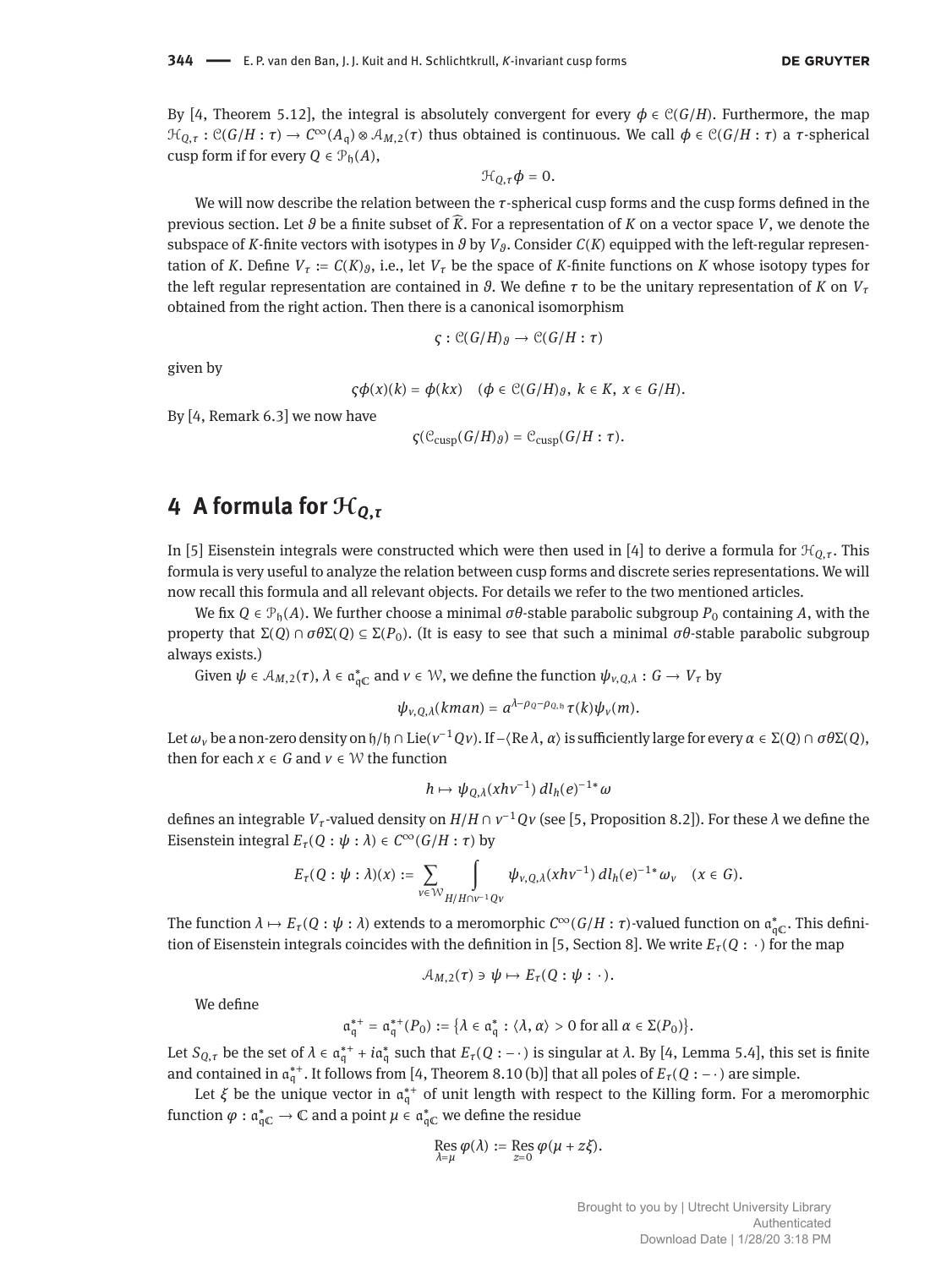Here, *z* is a variable in the complex plane, and the residue on the right-hand side is the usual residue from complex analysis, i.e., the coefficient of  $z^{-1}$  in the Laurent expansion of  $z \mapsto \varphi(\mu + z \xi)$  around  $z = 0$ . For  $\mu \in S_{Q,\tau}$  we define Res<sub>*τ*</sub>(*Q* :  $\mu$ ) = Res<sub>*τ*</sub>(*Q* :  $\mu$  : ·) to be the function  $G/H \to Hom(A_{M,2}(\tau), V_{\tau})$  given by

$$
\mathrm{Res}_\tau(Q:\mu:x)(\psi)=-\operatorname{Res}_{\lambda=-\mu}E(Q:\psi:\lambda)(x).
$$

By [\[4,](#page-8-1) Theorem 8.10 (a)],

<span id="page-4-3"></span>
$$
\operatorname{Res}_{\tau}(Q:\mu)(\psi) \in \mathcal{C}_{\operatorname{ds}}(G/H:\tau) \quad (\mu \in S_{Q,\tau}, \ \psi \in \mathcal{A}_{M,2}(\tau)).\tag{4.1}
$$

Following [\[4,](#page-8-1) Section 4.1], we define for  $\phi \in C_c^{\infty}(G/H:\tau)$  the smooth function  $\mathcal{I}_{Q,\tau}\phi:A_{\mathfrak{q}}\to \mathcal{A}_{M,2}(\tau)$  that is determined by the equation

$$
\langle \mathcal{I}_{Q,\tau} \phi(a), \psi \rangle = \lim_{\epsilon \downarrow 0} \int_{\epsilon \vee + i\mathfrak{a}_{\mathfrak{q}}^*} \int_{G/H} \langle \phi(x), E_{\tau}(Q : \psi : -\bar{\lambda})(x) \rangle a^{\lambda} dx d\lambda
$$

for every  $\psi \in A_{M,2}(\tau)$  and  $a \in A_q$ . Here  $\nu$  is any choice of element of  $\mathfrak{a}_q^{*+}$ ; the definition is independent of this choice. The map  $\mathcal{I}_{Q,\tau}: C_c^{\infty}(G/H:\tau) \to C^{\infty}(A_{\mathfrak{q}}) \otimes \mathcal{A}_{M,2}(\tau)$  extends to a continuous map

$$
\mathcal{I}_{Q,\tau} : \mathcal{C}(G/H : \tau) \to C^{\infty}(A_{\mathfrak{q}}) \otimes \mathcal{A}_{M,2}(\tau);
$$

see [\[5,](#page-8-12) Proposition 7.2]. The image of  $\mathcal{I}_{Q,\tau}$  is contained in the tempered  $\mathcal{A}_{M,2}(\tau)$ -valued functions on  $A_q$  and is called the tempered term of the Harish-Chandra transform. This map has the following properties.

<span id="page-4-4"></span>**Proposition 4.1** ([\[4,](#page-8-1) Corollaries 8.2 and 8.11]). (i) *Assume*  $\phi \in C(G/H : \tau)$ *. Then for every*  $\psi \in A_{M,2}(\tau)$  *and*  $a \in A_{\mathfrak{q}}$  *one has* 

<span id="page-4-1"></span>
$$
\langle \mathcal{H}_{Q,\tau}\phi(a) - \mathcal{I}_{Q,\tau}\phi(a), \psi \rangle = \sum_{\mu \in S_{Q,\tau}} a^{\mu} \int_{G/H} \langle \phi(x), \text{Res}_{\tau}(Q : \mu : x)(\psi) \rangle dx.
$$
 (4.2)

(ii)  $C_{ds}(G/H : \tau) = \text{ker}(\mathcal{I}_{Q,\tau}).$ 

#### <span id="page-4-0"></span>**5 Proof of Theorem [1.1](#page-1-2)**

From [\(1.2\)](#page-1-5) it follows that (ii) implies (i) in Theorem [1.1.](#page-1-2) Moreover, if [\(1.3\)](#page-1-1) holds, then (i) implies (ii). It remains to prove [\(1.3\)](#page-1-1).

Let  $Q \in \mathcal{P}_b(A)$ . Let further  $\mathbf{1}_K$  be the trivial representation of  $K$  and let  $\phi \in \mathcal{C}_{ds}(G/H: \mathbf{1}_K) = \mathcal{C}_{ds}(G/H)^K$ . Then  $\mathcal{I}_{Q,\mathbf{1}_K}\phi = 0$ . Hence  $\mathcal{H}_{Q,\mathbf{1}_K}\phi = 0$  if and only if the right-hand side of [\(4.2\)](#page-4-1) vanishes for all  $a \in A_q$  and all  $\psi \in A_{M,2}(\mathbf{1}_K)$ . The latter is true if and only if

$$
\int_{G/H} \langle \phi(x), \text{Res}_{1_K}(Q : \mu : x)(\psi) \rangle dx = 0 \quad (\mu \in S_{Q,1_K}, \ \psi \in \mathcal{A}_{M,2}(1_K)),
$$

i.e.,  $\mathcal{H}_{Q,1_K} \phi = 0$  if and only if  $\phi$  is perpendicular to

$$
V_Q := \text{span}\{\text{Res}_{\mathbf{1}_K}(Q : \mu)(\psi) : \mu \in S_{Q, \mathbf{1}_K}, \ \psi \in \mathcal{A}_{M, 2}(\mathbf{1}_K)\}.
$$

To show [\(1.3\)](#page-1-1) it thus suffices to prove the following proposition.

<span id="page-4-2"></span>**Proposition 5.1.**  $V_Q = \mathcal{C}_{ds}(G/H)^K$ .

To prove the proposition we will study the orthogonal projection (with respect to the inner product on  $L^2(G/H : \mathbf{1}_K))$ 

$$
T_{\mathrm{ds}}: C_c^{\infty}(G/H:\mathbf{1}_K)\to \mathcal{C}_{\mathrm{ds}}(G/H:\mathbf{1}_K).
$$

To this end we first recall a formula for  $T_{ds}$ .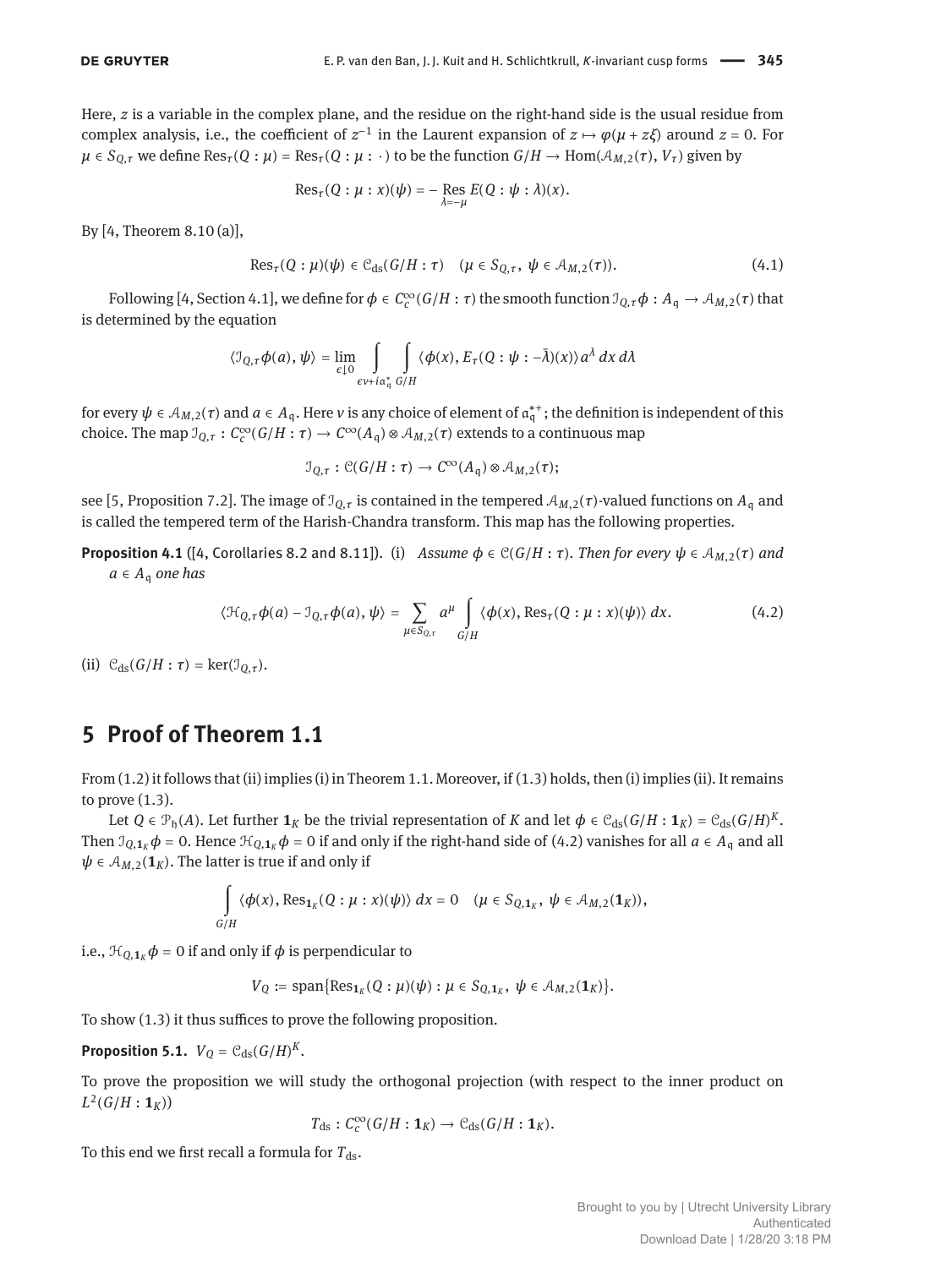Let the minimal  $\sigma\theta$ -stable parabolic  $P_0$  be as before (see Section [4\)](#page-3-0). For  $\lambda \in \mathfrak{a}_{\mathfrak{q}_\mathbb{C}}^*$  and  $\psi \in \mathcal{A}_{M,2}(\mathbf{1}_K)$  we define the Eisenstein integral  $E_{1_K}(\bar{P}_0:\psi:\lambda)=E(P_0:\psi:\lambda)$  like  $E_\tau(Q:\psi:\lambda)$  in the previous section, but with  $\tau$  and  $Q$  replaced by  $\pmb{1}_K$  and  $\bar{P}_0 = \theta P_0$ , respectively. Note that in order to replace  $Q$  by  $P_0$  in this construction, we need to replace the space  $A_{M,2}(\tau)$  by

$$
\mathcal{A}_{M_0,2}(\tau):=\bigoplus_{v\in\mathcal{W}}C^\infty(M_0/M_0\cap vHv^{-1}:\tau_{M_0}),
$$

where  $\tau_{M_0}$  is the restriction of  $\tau$  to  $M_0\cap K.$  However, in view of [\[4,](#page-8-1) Lemma 8.1] applied with  $vHv^{-1}$  in place of *H*, for  $v \in W$  we have

$$
\mathcal{A}_{M,2}(\tau) \simeq \mathcal{A}_{M_0,2}(\tau).
$$

We normalize these Eisenstein integrals as in [\[7,](#page-8-13) Section 5], and thus we obtain the normalized Eisenstein integral

$$
E^{\circ}(\bar{P}_0:\psi:\lambda)\in C^{\infty}(G/H:\mathbf{1}_K)
$$

for  $\psi \in A_{M,2}(\mathbf{1}_K)$  and generic  $\lambda \in \mathfrak{a}_{\mathfrak{q} \mathbb{C}}^*$ .

We define

$$
A_{\mathfrak{q}}^- := \{ a \in A : a^{\alpha} < 1 \text{ for all } \alpha \in \Sigma(P_0) \}.
$$

For  $w \in W$  let  $\delta_w \in A_{M,2}(\mathbf{1}_K)$  be the element satisfying

$$
\langle \psi, \delta_w \rangle = \psi_w(e) \quad (\psi \in \mathcal{A}_{M,2}(\mathbf{1}_K)).
$$

Observe that  $A_{M,2}(1_K)$  is spanned by  $\{\delta_w : w \in \mathcal{W}\}\)$ . For  $w \in \mathcal{W}$  and generic  $\lambda \in \mathfrak{a}_{\mathfrak{q} \mathbb{C}}^*$  we write

$$
\Phi_{w}(\lambda : \cdot) = \Phi_{\bar{P}_{0},w}(\lambda : \cdot) : A_{\mathfrak{q}}^{-} \to \text{End}(\mathbb{C}) = \mathbb{C}
$$

for the function introduced in [\[6,](#page-8-14) Section 10]. From [6, (53) and Remark 6.2] it follows that  $\Phi_w(\lambda, a)$  depends holomorphically on  $\lambda$  for  $\lambda \in \mathfrak{a}_{\mathfrak{q}}^{*+} + i\mathfrak{a}_{\mathfrak{q}}^{*}$ . Moreover, it can be seen from [\[6,](#page-8-14) (15) and Proposition 5.2] that  $\Phi_w(\lambda : a)$  is real for  $\lambda \in \mathfrak{a}_\mathfrak{q}^{*+}.$ 

Let  $\Delta = \{-\alpha\}$  be the set of simple roots in  $\Sigma(\bar{P}_0)$ . From [\[9,](#page-8-15) Theorem 21.2 (c)] (see also [9, Definition 12.1]) it follows that *T*<sub>ds</sub> coincides with the operator *T*<sub>∆</sub> defined in [\[8,](#page-8-16) (5.5)]. In our setting it is straightforward to rewrite this equation and thus obtain the following formula for  $T_{ds}$ : For  $\phi \in C_c^{\infty}(G/H : 1_K)$ ,  $w \in W$  and  $a \in A_{\mathfrak{q}}^-,$ 

<span id="page-5-0"></span>
$$
T_{\rm ds}\phi(w^{-1}aw) = \int\limits_{G/H} \phi(x) \sum\limits_{\mu \in S} \overline{\text{Res}(\Phi_{w}(\lambda : a)E^{\circ}(\bar{P}_{0} : \delta_{w} : -\lambda)(x))} dx.
$$
 (5.1)

Note that  $T_{ds}\phi$  is completely determined by this formula as  $KA_{\mathsf{q}}^{\neg}WH$  is a dense open subset of  $G$ .

We now compare the residues occurring in [\(5.1\)](#page-5-0) to the residues  $\text{Res}_{\mathbf{1}_K}(Q:\mu).$  This is done in the following lemma.

<span id="page-5-2"></span>**Lemma 5.2.** *The set*  $S := S_{Q,1_K}$  is equal to the set of  $\lambda \in \mathfrak{a}_\mathfrak{q}^{*+} + i\mathfrak{a}_\mathfrak{q}^*$  such that

$$
\lambda \mapsto \Phi_{w}(\lambda : a) E^{\circ}(\overline{P}_{0} : \delta_{w} : -\lambda)
$$

*is singular at λ for some w ∈ W and a ∈ A*<sub>q</sub>. The poles which occur are simple. Moreover, for every  $μ ∈ S$  there *exists a constant*  $c_{\mu} > 0$  *so that for every*  $w \in \mathbb{W}$  *and*  $a \in A_{q}^{-}$ ,

<span id="page-5-1"></span>
$$
\operatorname{Res}_{\lambda=\mu}(\Phi_w(\lambda:a)E^{\circ}(\bar{P}_0:\delta_w:-\lambda))=c_{\mu}\Phi_w(\mu:a)\operatorname{Res}_{1_K}(Q:\mu)(\delta_w).
$$
\n(5.2)

*Proof.* Let *P* ∈  $\mathcal{P}(A)$  be the unique minimal parabolic subgroup contained in *P*<sub>0</sub> with Σ(*P*) ∩  $\mathfrak{a}_{\mathfrak{h}}^* = \Sigma(Q) \cap \mathfrak{a}_{\mathfrak{h}}^*$ . For generic  $\lambda \in \mathfrak{a}_\mathbb{C}^*$  the standard intertwining operator  $A(\sigma(P):Q:\mathbf{1}_M:\lambda)$  maps the space  $C^\infty(Q:\mathbf{1}_M:\lambda)^K$ to the space  $C^\infty(\sigma(P): 1_M : \lambda)^K$ . Both of these spaces are 1-dimensional. Let  $1_{Q,\lambda} \in C^\infty(Q: 1_M : \lambda)^K$  and  $\mathbf{1}_{\sigma(P),\lambda} \in C^{\infty}(\sigma(P) : \mathbf{1}_M : \lambda)^K$  be determined by

$$
\mathbf{1}_{Q,\lambda}(e)=\mathbf{1}_{\sigma(P),\lambda}(e)=1.
$$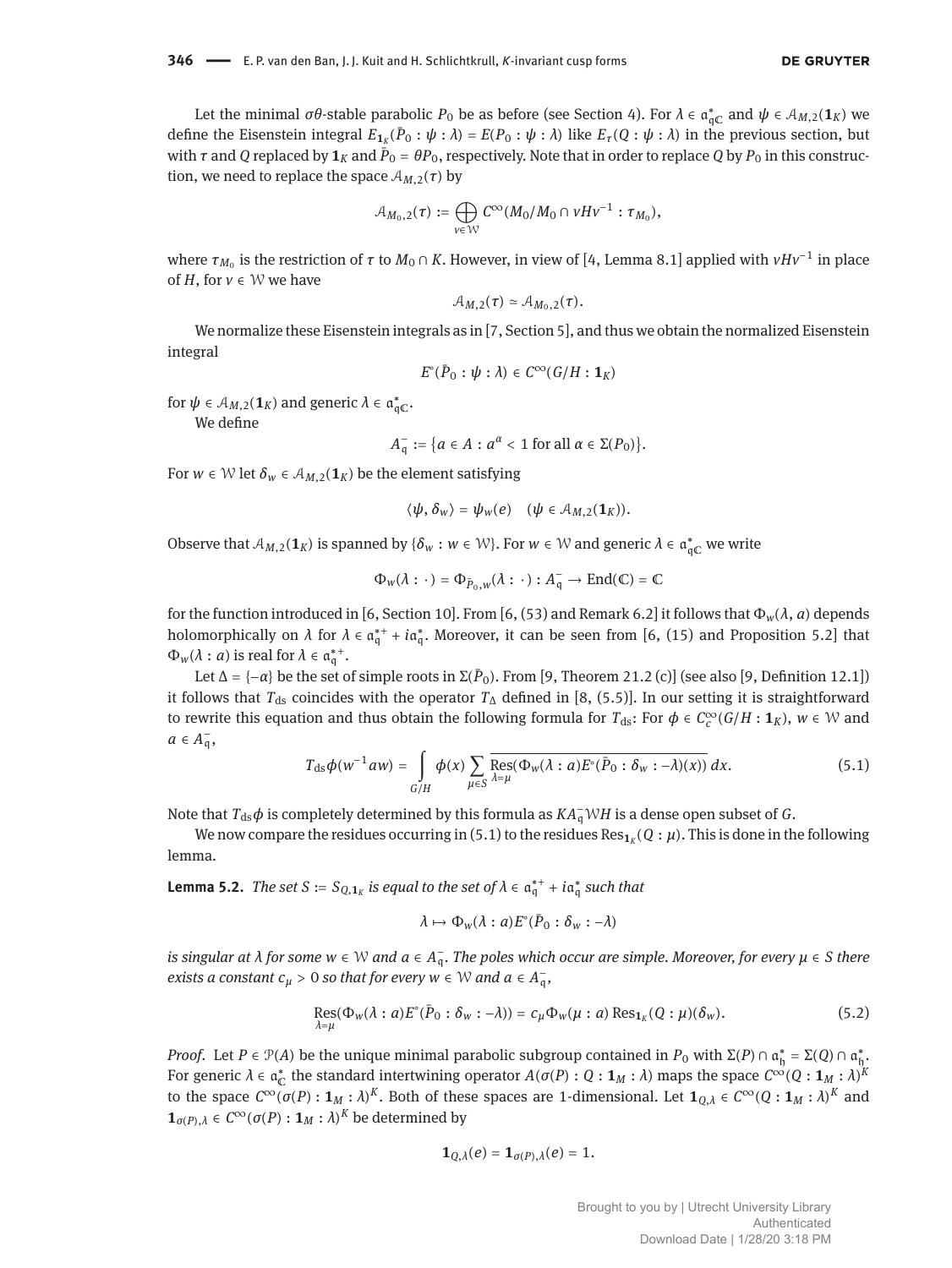Then the action of  $A(\sigma(P): Q:\mathbf{1}_M:\lambda)$  on  $C^\infty(Q:\mathbf{1}_M:\lambda)^K$  is determined by the identity

$$
A(\sigma(P): Q: \mathbf{1}_M: \lambda)\mathbf{1}_{Q,\lambda} = c(\sigma(P), Q: \lambda)\mathbf{1}_{Q,\lambda}.
$$

Here  $c := c(\sigma(P), Q : \cdot)$  is the partial *c*-function which for  $\lambda$  in the set

$$
\{\lambda \in \mathfrak{a}^*_{\mathbb{C}} : \text{Re}\langle \lambda, \alpha \rangle > 0 \text{ for all } \alpha \in \Sigma(P_0) \cap \Sigma(Q)\}
$$

is given by the integral

<span id="page-6-1"></span>
$$
c(\lambda) = \int_{\theta N_{P_0} \cap \theta N_Q} \mathbf{1}_{Q,\lambda}(\overline{n}) \, d\overline{n}, \tag{5.3}
$$

and for other  $\lambda \in \mathfrak{a}_\mathbb{C}^*$  by meromorphic continuation. It follows from [\[4,](#page-8-1) Proposition 4.4] that for generic  $\lambda \in \mathfrak{a}_{\mathfrak{q} \mathbb{C}}^*$ 

$$
E_{\mathbf{1}_K}(Q:\psi:-\lambda)=c(\lambda+\rho_{Q,\mathfrak{h}})E^{\circ}(\bar{P}_0:\psi:-\lambda)\quad(\psi\in\mathcal{A}_{M,2}(\mathbf{1}_K)).
$$

By assumption,  $Q \in \mathcal{P}_h(A)$ , and hence  $\langle \rho_{Q,h}, \alpha \rangle \ge 0$  for all  $\alpha \in \Sigma(Q)$ . Therefore,  $\langle \lambda + \rho_{Q,h}, \alpha \rangle > 0$  for all  $\alpha \in \Sigma(P_0) \cap \Sigma(Q)$  if  $\lambda \in \mathfrak{a}_\mathfrak{q}^{*+} + i\mathfrak{a}_\mathfrak{q}^*$ , and thus  $\lambda \mapsto c(\lambda + \rho_{Q,\mathfrak{h}})$  is holomorphic on  $\mathfrak{a}_\mathfrak{q}^{*+} + i\mathfrak{a}_\mathfrak{q}^*$  and given by the inte-gral representation [\(5.3\)](#page-6-1). Note that for  $\lambda \in \mathfrak{a}_\mathfrak{q}^{*+}(P)$  the integrand is strictly positive, and hence  $c(\lambda + \rho_{Q,\mathfrak{h}}) > 0$ .

Let  $\mu \in S$ . Since the pole of  $E_{\mathbf{1}_K}(Q: \psi: -\lambda)$  at  $\lambda = -\mu$  is simple and the function

$$
\lambda \mapsto \frac{\Phi_w(\lambda : a)}{c(\lambda + \rho_{Q, \mathfrak{h}})}
$$

is holomorphic on  $\mathfrak{a}_{\mathfrak{q}}^{*+} + i \mathfrak{a}_{\mathfrak{q}}^{*}$ , it follows that

$$
\operatorname*{Res}_{\lambda=\mu}(\Phi_{w}(\lambda:a)E^{\circ}(\bar{P}_{0}:\delta_{w}:-\lambda))=\frac{\Phi_{w}(\mu:a)}{c(\mu+\rho_{Q,\mathfrak{h}})}\operatorname*{Res}_{1_{K}}(Q:\mu)(\delta_{w}),
$$

and hence [\(5.2\)](#page-5-1) follows with  $c_{\mu} = \frac{1}{c(\mu + \rho_{Q,\mathfrak{h}})}$ .

*Proof of Proposition [5.1.](#page-4-2)* Since  $T_{ds}$  is the restriction to  $\mathcal{C}_c^\infty(G/H)^K$  of the orthogonal projection

 $\mathcal{C}(G/H)^K \to \mathcal{C}_{\text{ds}}(G/H)^K$ 

(with respect to the  $L^2$ -inner product), it follows from the formula [\(5.1\)](#page-5-0) for  $T_{ds}$  and Lemma [5.2](#page-5-2) that

$$
\mathcal{C}_{\mathrm{ds}}(G/H)^K = \mathrm{span}\left\{\sum_{\mu \in S} \mathrm{Res}_{\lambda = \mu}(\Phi_w(\lambda : a) E^{\circ}(\bar{P}_0 : \delta_w : -\lambda)) : a \in A_{\mathfrak{q}}^-, w \in \mathcal{W}\right\}
$$

$$
= \mathrm{span}\left\{\sum_{\mu \in S} c_{\mu} \Phi_w(\mu : a) \mathrm{Res}_{1_K}(Q : \mu)(\delta_w) : a \in A_{\mathfrak{q}}^-, w \in \mathcal{W}\right\}
$$

$$
\subseteq V_Q.
$$

The other inclusion  $V_Q \subseteq \mathcal{C}_{ds}(G/H)^K$  is a consequence of [\(4.1\)](#page-4-3).

#### <span id="page-6-0"></span>**6 Multiplicity of** *K***-spherical discrete series representations**

In this final section we use the analysis that has been used for the proof of Theorem [1.1](#page-1-2) to prove Theorem [1.2.](#page-1-4)

We begin with a lemma. If  $\pi$  is a discrete series representation for  $G/H$ , then we write  $\mathcal{C}_{\pi}(G/H)$  for the closure of the span of the *K*-finite generalized matrix coefficients of  $\pi$  in  $\mathcal{C}(G/H)$ . Note that the closure of  $\mathcal{C}_{\pi}(G/H)$  in  $L^2(G/H)$  decomposes into a direct sum of representations equivalent to  $\pi$ .

**Lemma 6.1.** *For every K-spherical discrete series representation π of G*/*H there exists a unique μ* ∈ *SQ*,**1***<sup>K</sup> so that*

<span id="page-6-2"></span>
$$
\mathcal{C}_{\pi}(G/H)^K \subseteq \text{span}\{\text{Res}_{\mathbf{1}_K}(Q:\mu)(\psi):\psi\in\mathcal{A}_{M,2}(\mathbf{1}_K)\}.
$$
 (6.1)

 $\Box$ 

 $\Box$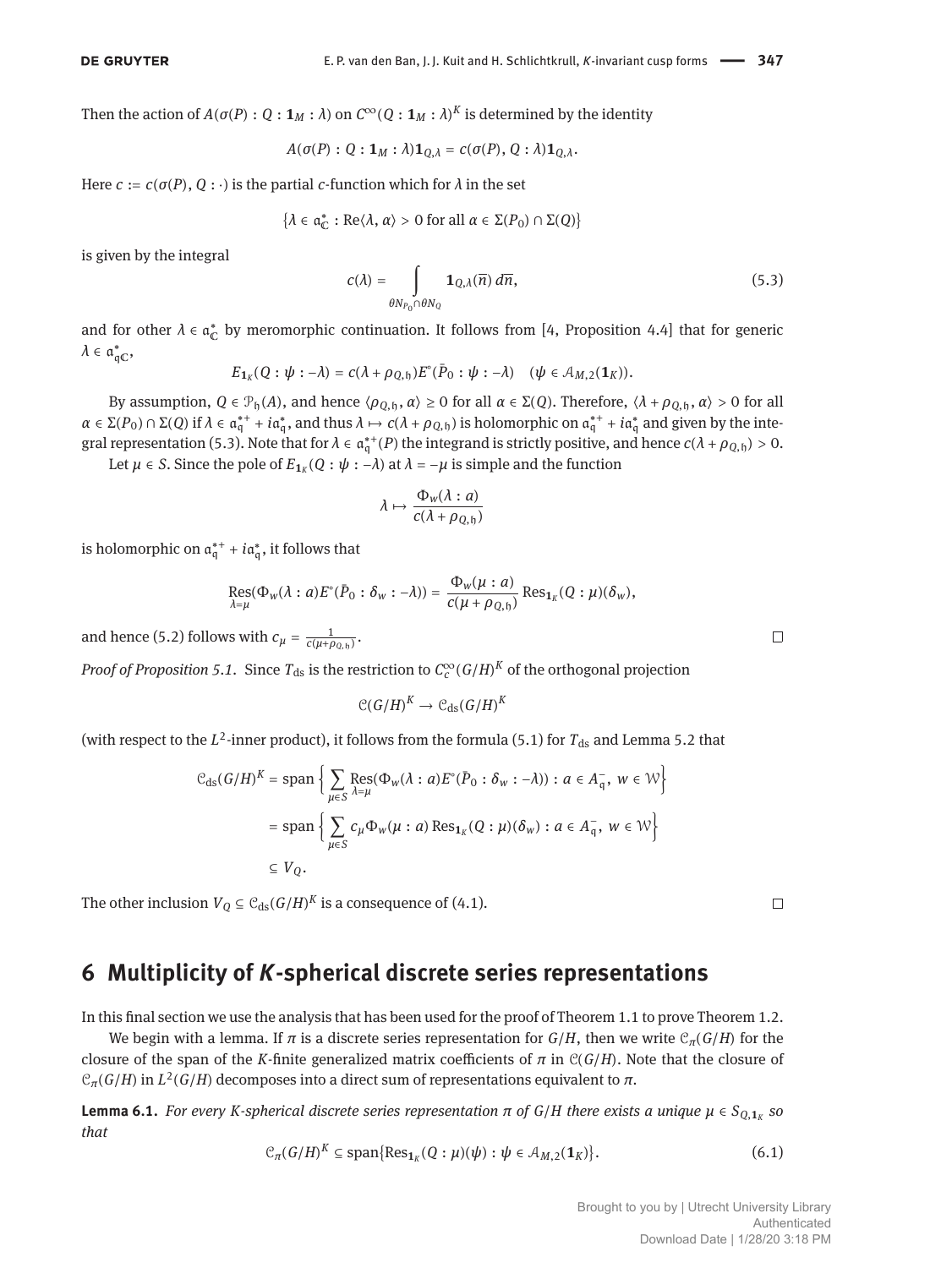$\Box$ 

*Moreover, if*  $\mu$ *,*  $\nu \in S$  *and*  $\mu \neq \nu$ *, then for every*  $\psi$ *,*  $\chi \in A_{M,2}(\mathbf{1}_K)$ *,* 

<span id="page-7-1"></span>
$$
\int_{G/H} \text{Res}_{\mathbf{1}_K}(Q:\mu:x)(\psi)\overline{\text{Res}_{\mathbf{1}_K}(Q:v:x)(\chi)}\,dx = 0. \tag{6.2}
$$

*Proof.* Let  $\pi$  be a  $K$ -spherical discrete series representation for  $G/H$ . Then  $\mathcal{C}_\pi(G/H)^K$  is non-zero and  $\mathcal{C}_\pi(G/H)^K$ is canonically identified with a subspace  $\mathcal{C}_{\pi}(G/H : 1_K)$  of  $\mathcal{C}(G/H : 1_K)$ . Let  $\phi \in \mathcal{C}_{\pi}(G/H : 1_K)$ . Let  $\Delta_{G/H}$ and  $\Delta_{A_\alpha}$  be the Laplacian on *G*/*H* and  $A_\alpha$ , respectively. Since  $\phi$  is a joint-eigenfunction of  $D(G/H)$ , there exists a  $c \in \mathbb{C}$  such that

$$
\Delta_{G/H}\phi=c\phi.
$$

The constant *c* depends only on  $\pi$ , not on the particular choice of  $\phi$ . By [\[4,](#page-8-1) Lemma 8.4], the function  $\mathcal{H}_{Q,1k}\phi$ satisfies

<span id="page-7-0"></span>
$$
\Delta_{A_{q}}\mathcal{H}_{Q,\mathbf{1}_{K}}\boldsymbol{\phi}=(c+\langle\rho_{P_{0}},\rho_{P_{0}}\rangle)\mathcal{H}_{Q,\mathbf{1}_{K}}\boldsymbol{\phi}.
$$
\n(6.3)

.

It follows from Proposition [4.1](#page-4-4) that  $\mathcal{H}_{Q,1k}\phi$  is a finite sum of exponential functions, all with non-zero real exponents  $\mu$  in the set  $S_{Q,\bm 1_K}$ . Together with [\(6.3\)](#page-7-0) this implies that there exists a unique  $\mu\in S_{Q,\bm 1_K}$  (only depending on  $\pi$ , not on the function  $\phi$ ) with  $\langle \mu, \mu \rangle = c + \langle \rho_{P_0}, \rho_{P_0} \rangle$ , and a  $\psi_0 \in A_{M,2}(1_K)$  such that

$$
\mathcal{H}_{Q,\mathbf{1}_K}\phi(a)=a^\mu\psi_0.
$$

In view of [\(4.2\)](#page-4-1) it follows that  $\phi$  is orthogonal to Res $_{1_K}(Q:v)(\psi)$  for every  $v\in S$  with  $v\neq\mu$  and  $\psi\in\mathcal{A}_{M,2}(1_K).$ We conclude that for every *K*-spherical discrete series representation *π* there exists a unique *μ* ∈ *S* such that

$$
\mathcal{C}_{\pi}(G/H)^K \subseteq \Big(\bigoplus_{v \in S\backslash \{\mu\}}\text{span}\{\text{Res}_{\mathbf{1}_K}(Q: v)(\psi): \psi \in \mathcal{A}_{M,2}(\mathbf{1}_K)\}\Big)^{\perp}
$$

For *μ* ∈ *S* let *D<sub><i>μ*</sub> be the set of discrete series representations *π* such that  $\Delta_{G/H}$  acts on  $\mathcal{C}_{\pi}(G/H)$  by the scalar  $\langle \mu, \mu \rangle - \langle \rho_{P_0}, \rho_{P_0} \rangle$ . It follows from Proposition [5.1](#page-4-2) that

$$
\bigoplus_{\pi\in D_\mu} \mathcal{C}_\pi(G/H)^K = \Big(\bigoplus_{v\in S\setminus\{\mu\}}\text{span}\{\text{Res}_{\mathbf{1}_K}(Q:v)(\psi):\psi\in\mathcal{A}_{M,2}(\mathbf{1}_K)\}\Big)^{\perp},
$$

and hence for every  $\mu \in S$ ,

$$
\bigoplus_{\pi \in D_{\mu}} \mathcal{C}_{\pi}(G/H)^{K} = \Big( \bigoplus_{\nu \in S \setminus \{\mu\}} \bigoplus_{\pi \in D_{\nu}} \mathcal{C}_{\pi}(G/H) \Big)^{\perp}
$$
\n
$$
= \bigcap_{\nu \in S \setminus \{\mu\}} \bigoplus_{\chi \in S \setminus \{\nu\}} \text{span}\{\text{Res}_{\mathbf{1}_{K}}(Q : \chi)(\psi) : \psi \in \mathcal{A}_{M,2}(\mathbf{1}_{K})\}
$$
\n
$$
= \text{span}\{\text{Res}_{\mathbf{1}_{K}}(Q : \mu)(\psi) : \psi \in \mathcal{A}_{M,2}(\mathbf{1}_{K})\}.
$$

This proves the assertions in the proposition.

*Proof of Theorem [1.2.](#page-1-4)* Let *π* be a *K*-spherical discrete series representation. If |W| = 1, then the right-hand side of [\(6.1\)](#page-6-2) is 1-dimensional, and hence dim  $\mathcal{C}_\pi(G/H)^K=1$  and the multiplicity with which  $\pi$  occurs in the Plancherel decomposition is equal to 1.

Now assume that  $|W| = 2$ . In view of Lemma [5.2](#page-5-2) we may rewrite [\(5.1\)](#page-5-0) as

$$
T_{\rm ds}\phi(w^{-1}aw)=\sum_{\mu\in S}c_{\mu}\Phi_w(\mu:a)\int\limits_{G/H}\phi(x)\overline{\text{Res}_{1_K}(Q:\mu:x)(\delta_w)}\,dx,
$$

with  $a \in A_{\mathfrak{q}}^-$  and  $w \in \mathcal{W}$ . We used in the derivation of this formula that  $\Phi_w(\mu : \cdot)$  is real-valued for  $\mu \in \mathfrak{a}_{\mathfrak{q}}^{*+}$ . Since  $\text{Res}_{1_K}(Q:\mu)(\delta_w) \in C_{ds}(G/H)^K$ , it follows in view of [\(6.2\)](#page-7-1) that for  $v, w \in W$  and  $a \in A_q^-$ ,

$$
\operatorname{Res}_{\mathbf{1}_K}(Q:\mu:w^{-1}aw)(\delta_v)=c_\mu\Phi_w(\mu:a)\int\limits_{G/H}\operatorname{Res}_{\mathbf{1}_K}(Q:\mu:x)(\delta_v)\overline{\operatorname{Res}_{\mathbf{1}_K}(Q:\mu:x)(\delta_w)}\,dx.
$$